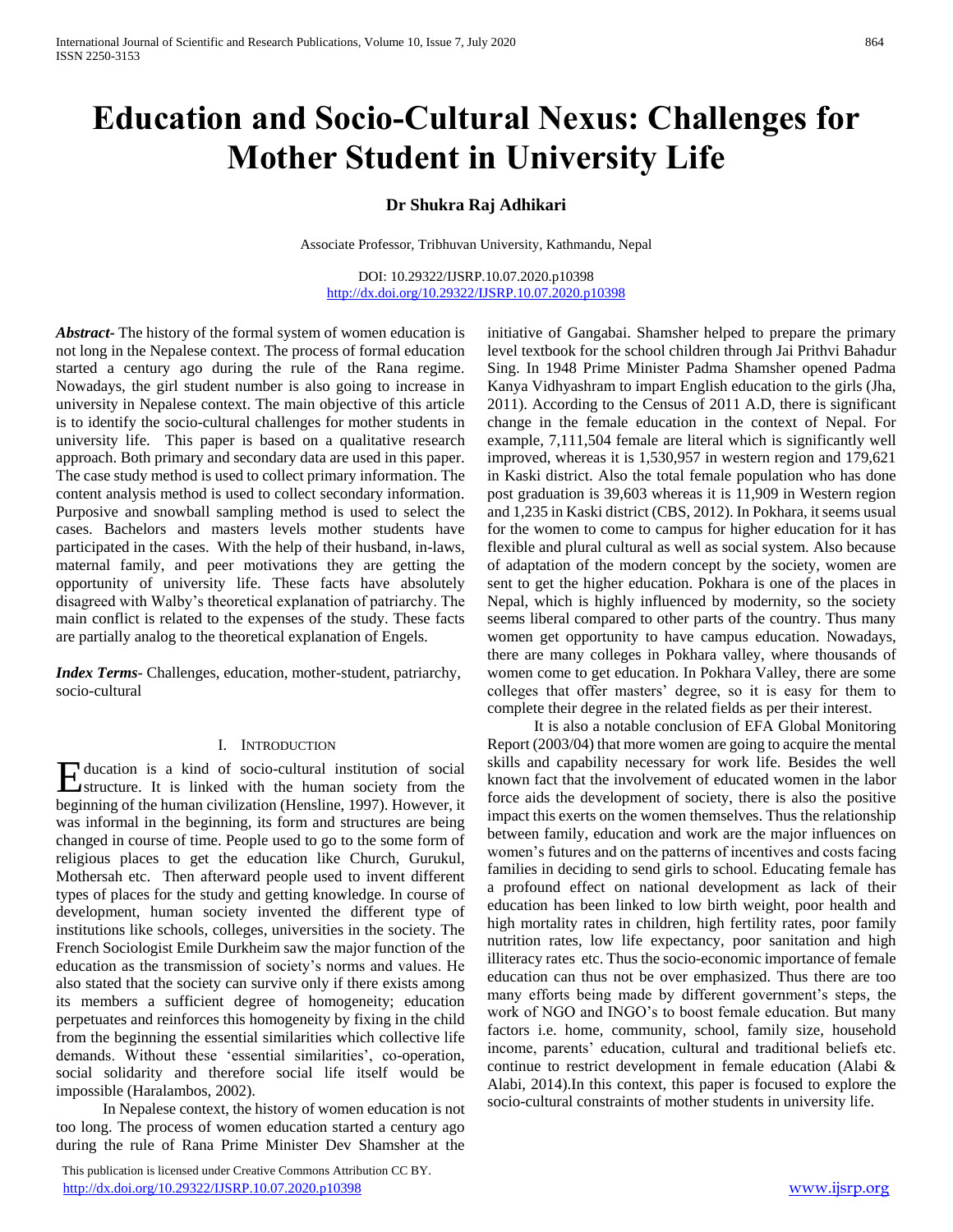#### II. OBJECTIVE AND METHOD

 This research is limited to Pokhara and Prithvi Narayan Campus. Pokhara is the urban area of Nepalese society and Prithvi Narayan Campus is the largest campus of Tribhuvan University. The main objective of this article is to identify the socio-cultural challenges for mother students in university life. This paper is based on a qualitative research approach. Both primary and secondary data are used in this paper. The case study method is used to collect primary information. The content analysis method is used to collect secondary information. Purposive and snowball sampling method is used to select the cases. Bachelors and masters levels mother students have participated in the cases.

#### III. THEORETICAL DISCOURSE

 In societies everywhere, cultural institutions and practices, economic processes and political structures are interactive and relatively autonomous. In the Marxist framework, infrastructures and superstructures are made up of multiple levels, and there are various types of transformations from one level to another. Combining the Marxists-feminists and sociological perspectives leads to an understanding of the gender system as a cultural construct that is itself constituted by social structure. One of the ways that society influences each other economically, politically and culturally, is through international labor migration, which also has distinct gender-specific effects (Moghadam, 2005).Marx and Engels believed that the origin of the family is due to the division of labor where wife and children are the slaves of the husband (Ritzer, 2000).An important theme of the work of Marx and Engel was that women were oppressed by men and there was an urgent need of emancipation in the society as well as in the family. They also explained that the first form of oppression that existed in the society was that of women by men in the family. The warring classes of society are the product of modes of production. Through the development of the ages of mode of productions the man acquired more important status and power over the women in the family in course of time. The increased wealth and status of man enable him to overturn the traditional order of inheritance in favor of him (Adams, 2001). Engels (1884) describes the connection between the patriarchal oppression of women in the sense of family and the oppression of the proletariat by the bourgeoisie. Since Marxist believed economy as the superstructure of the society and other fields like religion, culture, education etc. are dependent to it.

 Engels (1884) added that the oppression of women to the beginning of private property. The cause of women's oppression is linked to the type of social organization, specifically the economic order. For Marxist, capitalism or class oppression is the primary oppression. In the view of Marxist feminists, only after the eradication of economic oppression, the emancipation of women is possible. Marxist analysis assumed that women's subordination to men was a result of their absence from the productive process. Consequently, women did not control the property but they were themselves property. So the condition of women in the education is also affected. Women are dominated by men to control over the mode of production and the women are treated as the free labor of the means of production.

 Patriarchy is the stem of the sociological theory in which men achieve, maintain and enjoy social, cultural and economic power and dominate other character in the family like female and other young males (Jary and Jary, 2000). Walby (1990) argued that women are dominated by the patriarchs i.e. male in the society not to let the women have the opportunity to participate in the family and the society. She explained, the family as the composition of male and female where husband acts as breadwinner, wifehomemaker and children are the dependent ones. Conventionally, the family is considered as the central of women's lives and it is central to the determination of the gender inequality. Marriage and homemaking is compulsory for the women because the alternatives are worse for her in the society. So, she explained that conventionally the family is seen as the central to the determination of other social structures which shape gender relations and other duties of the women in the family as well as in the society. It also determines women's participation in the labor market but it doesn't operate in the reverse way. Patriarchy operates via gender division of labor in the household which forces women to take primary responsibility for housework and childcare even if they are full time employed. Women may have been trapped in unsatisfactory marriages but they don't have choice to find well paid jobs to support themselves and their children. Women are also at a cultural disadvantage because modern western culture especially emphasizes the importance of feminine attractiveness which degrades and threats women.

#### IV. RESULTS AND DISCUSSION

### **Early marriage**

 The relationship of the marriage is considered as the holy and honored relationship (Prabhu, 1961). The marriage conducted between two persons is not only limited to two persons, it is related to the families, households in the eastern world. So for the honor and prestige, the family decides the marriage between two persons in traditional society (David and Liz, 2002). In some cases the marriage is conducted so early that one can't think of it. Even in the educated families, the task of the marriage of the female is considered as the vital problem in the family. Also, the impact of the modern world is so heavy in this age that the teenagers are too much affected by the global world and they take decisions so hastily. So, some of the teens get married so early that they are not thinking about the future.

 Some of the respondents of case study of this study were married so earlier that they weren't conscious about the family and children. Some of the respondents were married during SLC which they felt too early that they didn't have the concept of family and children. The most of the respondents who got marriage earlier got married by their parents but two of the respondents were married as per their own decision.Respondent of the case 1 said that she was married just after SLC examination at the age of 16. At that time, she had no concept about the family, children and husband. She was married so hastily. And she gave birth to their son just after the examination of  $+2$ . She had studied about the family planning but she had no idea how to apply it. Similarly, cases 2 and 3 also thought that they were married so earlier. They were all married at the age of 18. They wished that they wouldn't have married so early, because they felt that they missed their valuable time as the students and the unmarried daughters in the school and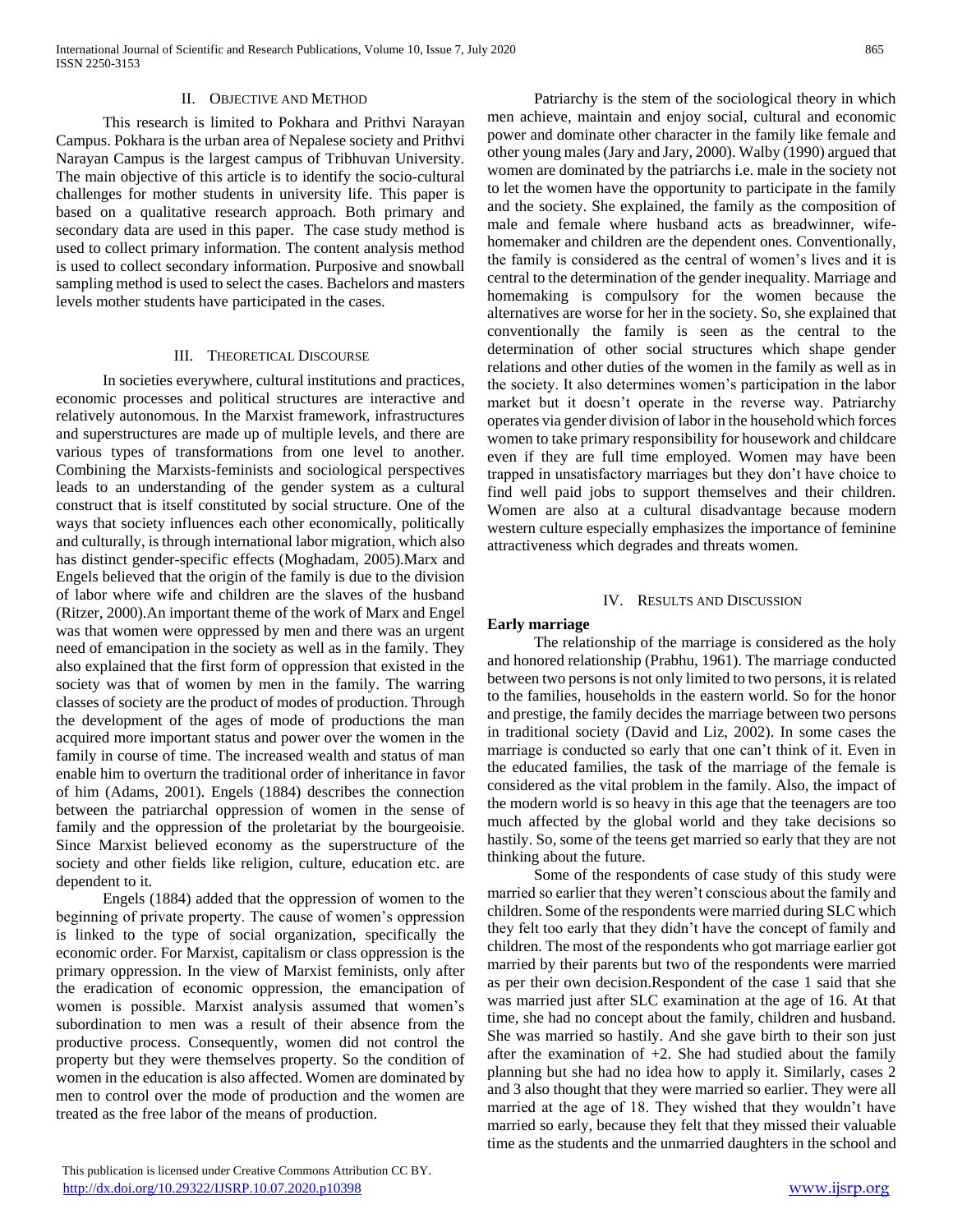family respectively. They felt that they could have achieved their life goals and objectives if they were not married so earlier.Respondent of the case 4 said that she fell in love with her boy friend and she thought her parents wouldn't allow hers to marry him. So they eloped from home. At first she thought it would be easy for us to live but then she realized that it was her fault. But they supported each other in the course of life and now hers husband is supporting to continue hers study. She was good at study but she couldn't pass Bachelor's level study regularly because she had given birth to the son during +2 levels. So it took more than five years to complete my Bachelor's degree. Early marriage gets the women to abandon their study as well as career. Early marriage causes early childbirth which limits their capacity and brilliancy. They are bound by their family and household responsibility when they have to give time for the study. The main consequence of the early marriage on the lives of the women is that it prohibits them from entering into the outer world. The family and children become the ultimate goals of the women. Family pressure is the main cause for the early marriage in the traditional society like Nepal, which limits the children in their capability as well as the goal of their life

### V. RUMOR MONGERING IN THE NEIGHBORHOOD

 Some of the mother-students said that they were backbitten by their neighbors saying that these mother-students were not aware of the family. The neighbors accused them of being ignorant regarding to their household duties and family responsibilities. Both the cases 1 and 2 said that their neighbors spread rumor that they were not caring the family giving importance to their study. But they also ignored their rumors because of the support from the family. Respondent of the case 5 said that some of her neighbor backbit regarding hers study in the Master's level. They accused her of preferring education more rather than her family and children. But she didn't care about that remark at all. Since the society is traditional and patriarchal, it is a great issue for some of the neighbors and the family members that women go out and focus on study instead of giving time to the family and children. The mother-students are the ones who faced the society day by day, so they also have to face different challenges regarding the neighbor's issue. But most of the respondents are not affected by the neighbor's rumors and backbiting because the society is being advanced and nuclear as well as individualistic.

### VI. TO FOLLOW THE VALUE OF THE FAMILY

 Most of the respondents still felt that they had no right over their fertility right. Most of them didn't use contraceptive because their family didn't want it and the family wanted to have a child. Some of the respondents didn't know about her marriage and they were married earlier than they knew about the marriage and family.Like the respondents of the cases 1 and 2 married earlier but they were not asked about their will. They were married just after the completion of SLC examinations. The parents pressurize their daughters to be married if they receive the proposal from the well established and well positioned family. If a man with government, job proposes for the marriage, the family try to fix up the date for the wedding as soon as possible.Also the respondent

 This publication is licensed under Creative Commons Attribution CC BY. http://dx.doi<u>.org/10.29322/IJSRP.10.07.2020.p10398</u> [www.ijsrp.org](http://ijsrp.org/)

of the case 4 knew about her marriage just a day before her wedding ceremony. Her family had already fixed up her marriage without having her consent. It made her be devaluated in the family. At that time she felt that being a daughter in the Nepalese society is to give up her free will and obey the parents' decisionAlso most of the respondents didn't consult with their husband as well as to the family regarding the gap between the two children thinking that it was the fate of the women in the society or family to bear child after the marriage. They thought that it was compulsory to bear child after the marriage. Case 6 said that she had borne a daughter after one year of marriage. Her family members were very happy and now they want to give birth to another child possibly a son after some years. Some of the respondents found it uncomfortable regarding choice of family planning especially those who got arranged marriage. Case 7 said that she felt very hard at first to talk about family planning and contraceptive. She thought student life had finished after the marriage. But she was so lucky that she got opportunity to join the Master's degree.Most of the respondents feel that, after the marriage, the women have to bear the child. Most of respondents felt that it was the fate of the women to have the child. According to them, because of their family, culture and society they had their baby before the post graduation. Some of them thought that they had their first child at the right age according their family. As Acharya (1979) concluded that the tendency of giving more priority to marriage and motherhood prevails in respondent's family.

 Although they are educated women, they are not out of the cultural and social boundary. Most of the mother-students felt that it was very difficult to talk to the husband and family about the family planning during the early period of marriage in the arranged marriage. Some of the mother-students who got married in the early age also reiterated that they had no concept of the children and family at the time of marriage. It is seen that, the theory of patriarchy is relevant in this case that women are used to make only home. They are prohibited to be free from the bondage of society and culture to make their own decision.

#### VII. COMPULSION TO BEAR THE CHILD

 Women are obligated to bear the child after marriage. If she is not able to have the child after marriage, she is treated as a barren lady and discrimination starts in the family as well as in the society. It is not only limited to the rural areas but it is also the same in the urban areas. The educated women are also not out of touch. The women who study in the Master's level, are either married or are about to marry because they are in their matured age. Mid twenties is considered as the right age for the marriage for the women in Nepal. In this study, most of the women express that they are not free to choose to bear babies on their own. They also think that they have to bear the child just after the marriage. Not according to the cultural aspect only but also according to the health issues, some of them thought that it was the right age to have the child. Case 7 said that it is the fate and compulsion of the women to bear the child after marriage, so it is not odd for her to have a child just after the marriage. Case 9 said that she and her husband consulted to use contraceptive to avoid the child birth during their first year of marriage, but because of the pressure of the family and backbiting of the neighbors they had their child and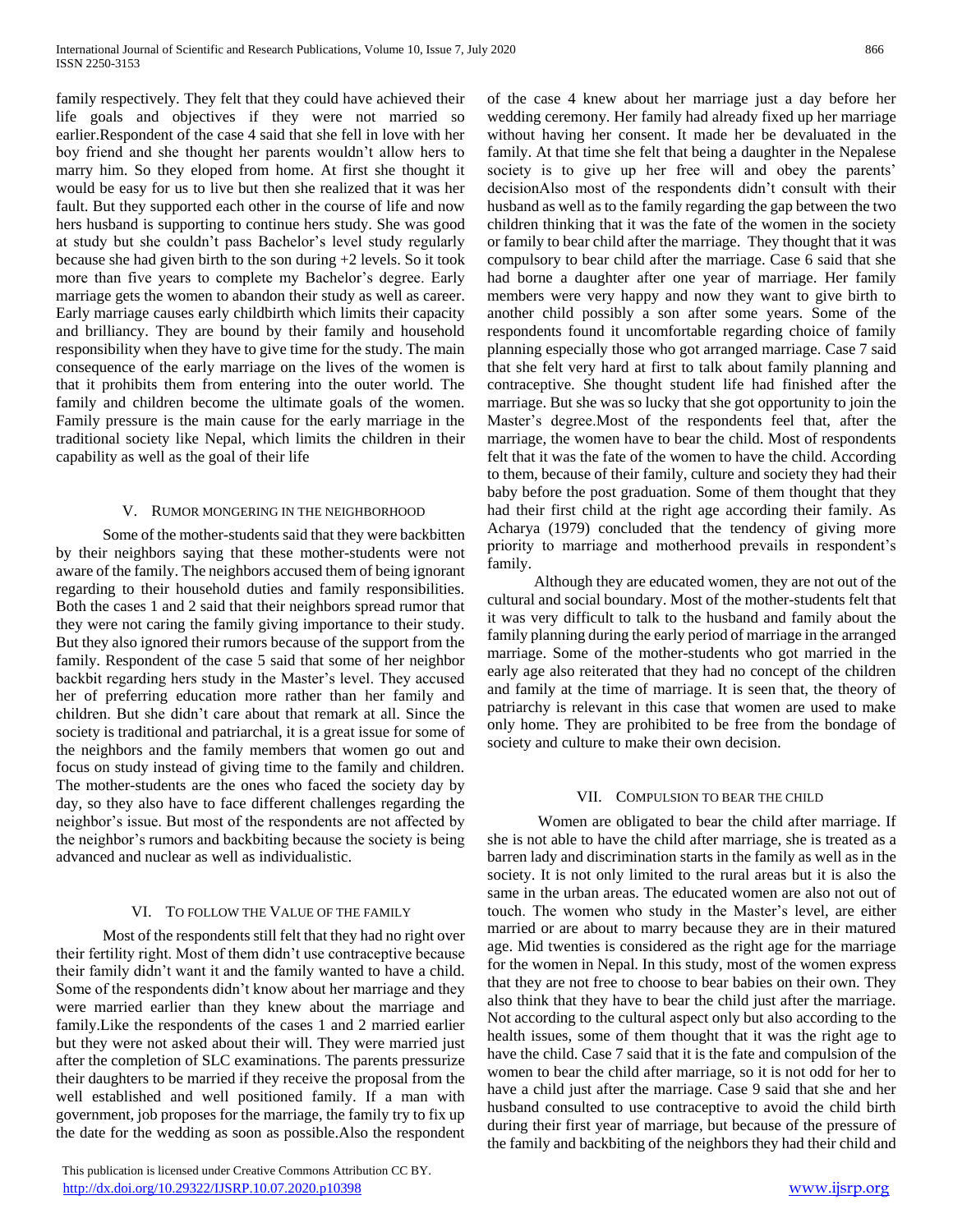now they are using contraceptive to stop another child for the time being. Similarly, case 10 said that she wanted to bear the child after finishing her Master's degree, but it didn't work for her in the family and she had to have the child. After the child birth, she couldn't complete Master in Nursing (MN). But she has changed her subject in the Master's level; and she took up Sociology as the major subject and she is about to complete her degree next year. Similarly, Case 11 said that she was married while she was studying in  $+2$ . At first she tried to use contraceptive to avoid the child bearing, but it was not easy as she thought because of the family pressure.

 So, in some cases women are considered as the source of the child and family and society expect the children from the couple after the marriage. First the women had to give importance to have child after the marriage rather than her career and future goals. So, in this sense, the women are bound in the culture and family and she can't pursue her own life goals and perspectives. As argued by Acharya (1979) marriage and motherhood are the ultimate goals for girls. Their main purpose is to marry and bear child for the family and society and it gives satisfaction to them.

#### VIII. COORDINATING ROLE IN CULTURAL ACTIVITIES.

 Since Nepal is culturally and socially rich country, it has different festivals and familial ceremonies. Every caste has their own type of festivals and ceremonies as well. And there are different life time ceremonies like birth, marriage, death etc. Nobody can go beyond their culture in some extent (Jamison, 1996). One has to give his time to these activities somehow. The mother-students are busy in their home, not only in the household and family responsibility but also to the cultural practices. Some of the respondents like the cases 12, 13 and 14 said that they had to involve in the different ceremonies, festivals in the role of coordinator and mediator being the daughter-in-law. Since, they are the daughters-in-law; they are the main part of these activities. They have to actively involve and participate in the festivals and ceremonies. So, they have to be ready and prepared for the different programs like that. These mothers also thought that they should give time to the family and cultural practices. Because of these many issues, they have to give up their classes sometime and couldn't study well in the home as well.It can be concluded that women are considered as the homemaker in the society of Nepal as argued by Walby (1990) theorists of Patriarchy. It seems women are bound to the family and culture and they can't make their own decision regarding their lives and profit.

#### IX. CHALLENGES OF ECONOMIC EXPENSES

 Since some of the respondents depend on their husbands in the context of economical expenses of the study along with household expenses. Sometimes, it gives conflict to the couple; like the respondent of the case 15. She used to have verbal conflict to the husband while she was studying and wasn't working. That's why she joined the job just after the examination of her Master's degree had finished. Case 15 also said that she was fully supported by her husband during the Master's level in the first year. But it became the issue of conflict in the family, so she joined the school as a teacher as soon as the second year examination was over. She was feeling better and they didn't have conflict because of the issues of the educational as well as other expenses. Similarly, case 16 was hesitated to tell about the economic dependence on the husband, because she also felt hard to tell about that. In more than one meeting, she rarely talked about the relationship with husband about the economic dependence and conflict in the family.

 It is the economic dependency of the women which creates conflict in the family. So, it can be considered as the source of power as argued by Marxists. Economy makes great impact in the other structures of the society. Those mother-students, who have job, don't have this type of problem in the family. They have different type of problem. As Ollenburger and Moore (1992) wrote that the Marxists believe that the economic dependence is part of the system that maintains marriage, the family and mothering. Also Walby (1990) argued that the women are freely employed in the home and even in the employed sector, she is paid less to make women dependent to the male and patriarch.

#### X. CONCLUSION

 In Nepalese society, the university education system has been practiced since the Rana regime. Although there are too many challenges for the women to get university education after the marriage and being a mother, they are getting this opportunity. Many women are coming to the universities and campus to complete their study even after being a mother. With the help of their husband, in-laws, maternal family, and peer motivations they are getting the opportunity of university life. These facts have absolutely disagreed with Walby's theoretical explanation of patriarchy. Many women come to the campus even during pregnancy showing their bulging figure on the campus. Although there are too many conflicts in the family in the sense of getting the power of resources and capital in the family, they were allowed to get an education. This change is occurred due to the rapid growth in awareness through socio-cultural transformation processes. The main conflict is related to the expenses of the study. That's why mothers are willing to get the job just after finishing the study. These facts are partially analog to the theoretical explanation of Engels.

#### **REFERENCES**

- [1] Acharya, M. (1979). The Status on Women in Nepal. Kathmandu: Tribhuvan University, Centre for Economic Development and Administration
- [2] Adams, B. N. (2001). Sociological Thoery . New Delhi: Vistaar Publications.
- [3] Alabi, T. &. Alabi, O.S.(2014). Female education: A sociological analysis of girl - child education in Nigeria. International journal of Educational Policy Research and Review.Abuja: University of Abuja
- [4] CBS. (2012). National Population and Housing Census 2011. Kathmandu: National Planning Commission Secretariat, Central Bureau of Statistics, Government of Nepal.
- [5] David, M. N. and Liz, G. (2002). Sociology of Families. London: An Imprint of Sage Publications
- [6] Engels, F. (1884). The Origin of the Family, Private Property and the State. London: Charles H. Kerr and Company
- [7] Haralambos, M. (2002). Sociology: Themes and Perspectives. New Delhi: Oxford University Press.
- [8] Jamison, S. W. (ed.) (1996). Scarified Wife/Sacrificers' wife. New York: Oxford University Press.
- [9] Jary, D. and Jary, J. (2000). Collins Dictionary of Sociolagy. Glasgow: Harper Collins Publishers.